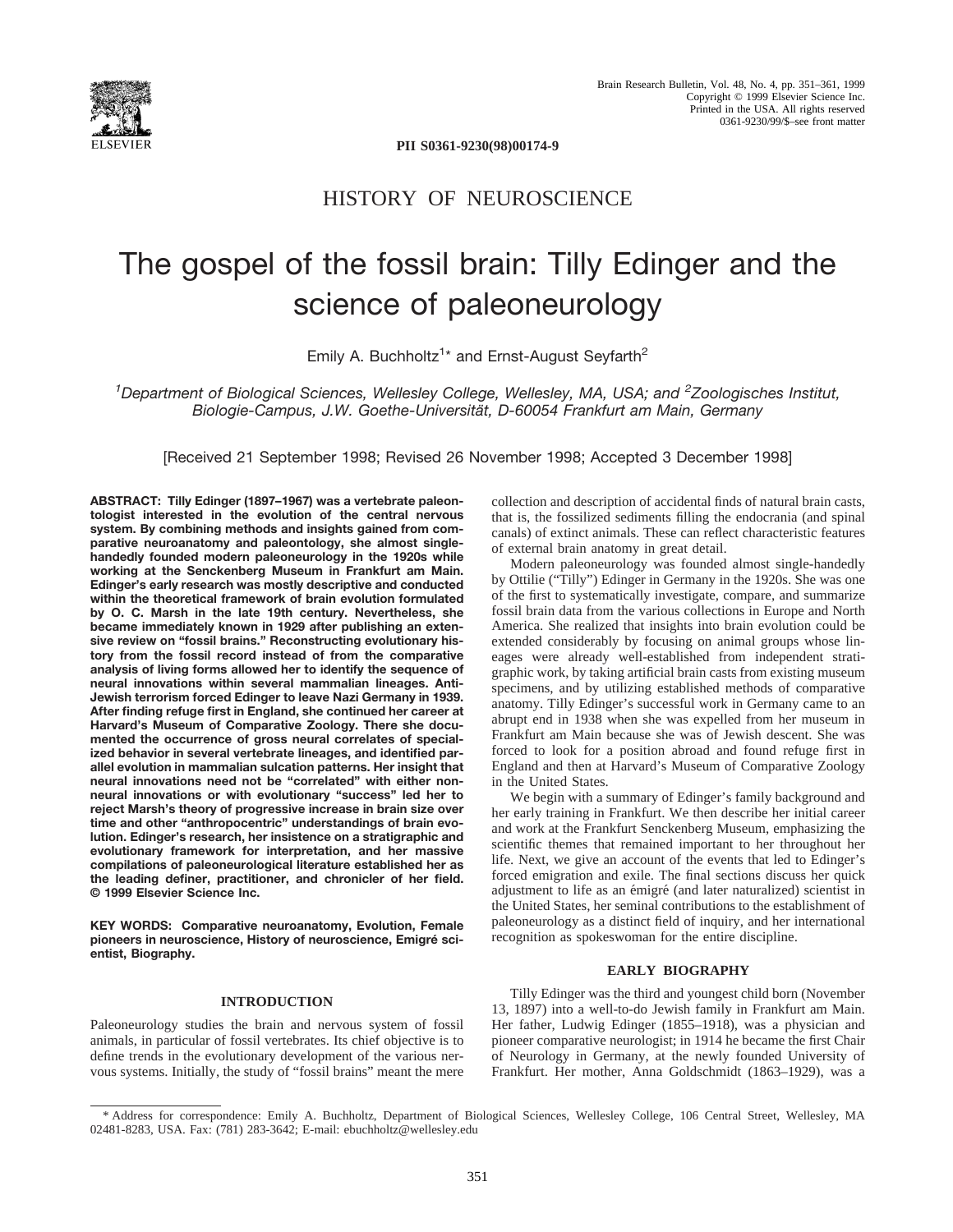leading social advocate and activist in Frankfurt [39,50]. Education in the Edinger family was first at home by governess (French, then English) and private tutor. At the age of 12 years, Tilly entered the only secondary school for girls in Frankfurt, the Schiller-Schule. Important to her later career were her familial introductions to various foreign languages, to travel, to some of the leading intellectuals of the day, and particularly the scientific example and interests of her prominent father.

Although not expected due to gender and wealth to hold a remunerated professional position, after graduation from secondary school Edinger was allowed to follow her own interests. These included science courses at the Universities of Heidelberg, Frankfurt, and Munich, and a doctoral degree (*magna cum laude*) in geology, zoology and psychology from Frankfurt University in 1921 (see her CV in Fig. 1). In a 1937 letter to her future mentor and colleague, the eminent Harvard paleontologist Alfred Sherwood Romer, she recalled what she described as "7 rather unhappy semesters studying zoology" after which she read Othenio Abel's *Grundzu¨ge der Palaeobiologie der Wirbeltiere*—Principles of Vertebrate Paleobiology [1], and "a new life began, most happy ever since" [HARV]. Her research at Frankfurt was directed by Fritz Drevermann (1875–1932), a vertebrate paleontologist whose main energies went into his work as managing director of the Senckenberg Museum. She described the role that Drevermann played in her dissertation project on the Mesozoic marine reptile *Nothosaurus* in a 1939 letter to Romer: "Professor Drevermann gave me 4 papers on *Nothosaurus* on January 4th, 1920, suggesting that I should write my thesis on the *Nothosaurus* palate—his next step in the matter was to read my MS in his Easter holidays 1921 and to return it saying it was too long, and nothing else" [HARV].

Edinger's particular interest in paleoneurology began with this dissertation project, which included a study of the endocranial cast of *Nothosaurus*, later published separately [7]. The care she took in all her work is clear even in this first publication. For comparison and control, she used a prepared endocast of the brain cavity of a living reptile, the alligator; this also served to inform the range of inferences she could draw from the fossil specimen. The importance of her father's neuroanatomical work to her interests is also apparent. When C. U. Ariëns Kappers, the great Dutch neuroanatomist and former student of her father, commented on this first publication, she responded to him, "Isn't it wonderful, that although I am a paleontologist, I can still follow in Papa's path [trans]"? [NIBR]

#### **EARLY CAREER IN FRANKFURT AM MAIN (1921–38)**

After her graduation from Frankfurt University in 1921, Edinger worked as an assistant in the Geological Institute of Frankfurt University and the Senckenberg Museum of Natural History. She was named Curator ("Sektionärin") of Fossil Vertebrates at the Senckenberg in 1927. Both positions were unpaid, but allowed her free rein to extend her paleontological education. She may have started with no particular career goal in mind (her mother apparently called vertebrate paleontology her "hobby"), but by the end of the decade she had established the field of paleoneurology and become its leading practitioner and chronicler.

With the exception of Drevermann, Edinger had no colleagues in vertebrate paleontology in Frankfurt. In the 1937 letter to A. S. Romer she described both the positive and negative aspects of this environment: "all fossil vertebrates [at the Senckenberg Museum] are entirely at my disposition...: nobody else is interested in them . . . On the other hand, this means that I am almost autodidact" [HARV]. She addressed this lack of colleagues by establishing long-distance professional and personal relationships with the leading European paleontologists of the day, most notably Schindewolf (Berlin), von Heune (Tübingen), and Dollo (Brussels). Summaries of her work at the museum for 1926–27 and 1927–28 [MCZH] indicate that much of her time was spent organizing the chaotic collections of fossil fish, amphibians, reptiles, and mammals in everything from cabinets to praline boxes, and exchanging casts of specimens with a wide variety of institutions. Among the new arrivals listed in the 1926–27 summary was "a collection of gypsum endocasts of endocrania of fossil mammals from the Yale Museum, New Haven, CT, USA [trans.]." These undoubtedly included copies of some of the specimens that Yale professor Othniel C. Marsh had described in the late 19th century in his early paleoneurological studies (see below). Edinger supplemented her curatorial work with occasional evening lectures on paleontology for coworkers (1927–28), with numerous published reviews of scientific papers and books (that would eventually number more than 1200!), and with radio programs on comparative anatomy and physiology for the public (1927–29). Further details of her curatorial work in Frankfurt are provided by Kohring [49].

#### *First Evidence against Marsh's Rules*

Almost all of Edinger's paleoneurological studies in the 1920s were descriptive; Fig. 1 shows her at work in a portrait taken in 1926. Notable among her early projects were descriptions of the endocranial casts of Mesozoic marine reptiles (*Placodus, Nothosaurus*) and of vertebrates specialized for flight (bats, pterosaurs, *Archaeopteryx*). In these early papers, she accepted the theoretical framework of brain evolution formulated by the 19th century American paleontologist O. C. Marsh (1831–99; Fig. 2, right). Marsh's interpretations of brain casts (see the example in Fig. 2, left) were summarized in a series of "laws" that predicted mammalian brain size and complexity on the basis of stratigraphic occurrence [51]. His statements that "all tertiary mammals had small brains" and that "there was a gradual increase in the size of the brain during this [Tertiary] period" were made without reference to the complicating factor of body size. Marsh also asserted that size increase "was confined mainly to the cerebral hemispheres, or higher, portion of the brain". Later he extended his observations taxonomically to include birds and reptiles, and predicted survival or extinction for taxa with larger or smaller than average brain size, respectively [53]. Therefore, his "laws" predicted not only how the brain changed during evolution, but also how the brain itself affected evolution. In her first paper Edinger [7] wrote that "according to Marsh's 'rules' *Nothosaurus* was predestined to extinction on the basis of its small brain size" [trans.]. Here she clearly accepted Marsh's argument that possession of a small brain was sufficient cause to explain the extinction of the genus. Only 5 years later, however, her description [9] of a small collection of tertiary bat brains led her to question Marsh's orderly scheme of progression in size and form: "In every case, these fossil bat brains already have the size and the form of recent ones" [trans]. As further discussed below, this was only the first of many expressions of Edinger's conflicts with Marsh's theoretical framework of brain evolution.

In addition to research papers, Edinger also wrote short and often light-hearted articles on a wide variety of topics, usually published in the Senckenberg house organ *Natur und Museum*. At Drevermann's request, she wrote a popular piece about the famous Solnhofen fossil *Archaeopteryx* [8]. This led to an inquiry about the natural endocranial cast of the British specimen, then a paleontological trip that included an extended visit in London in 1926, and finally a scientific article on the brain of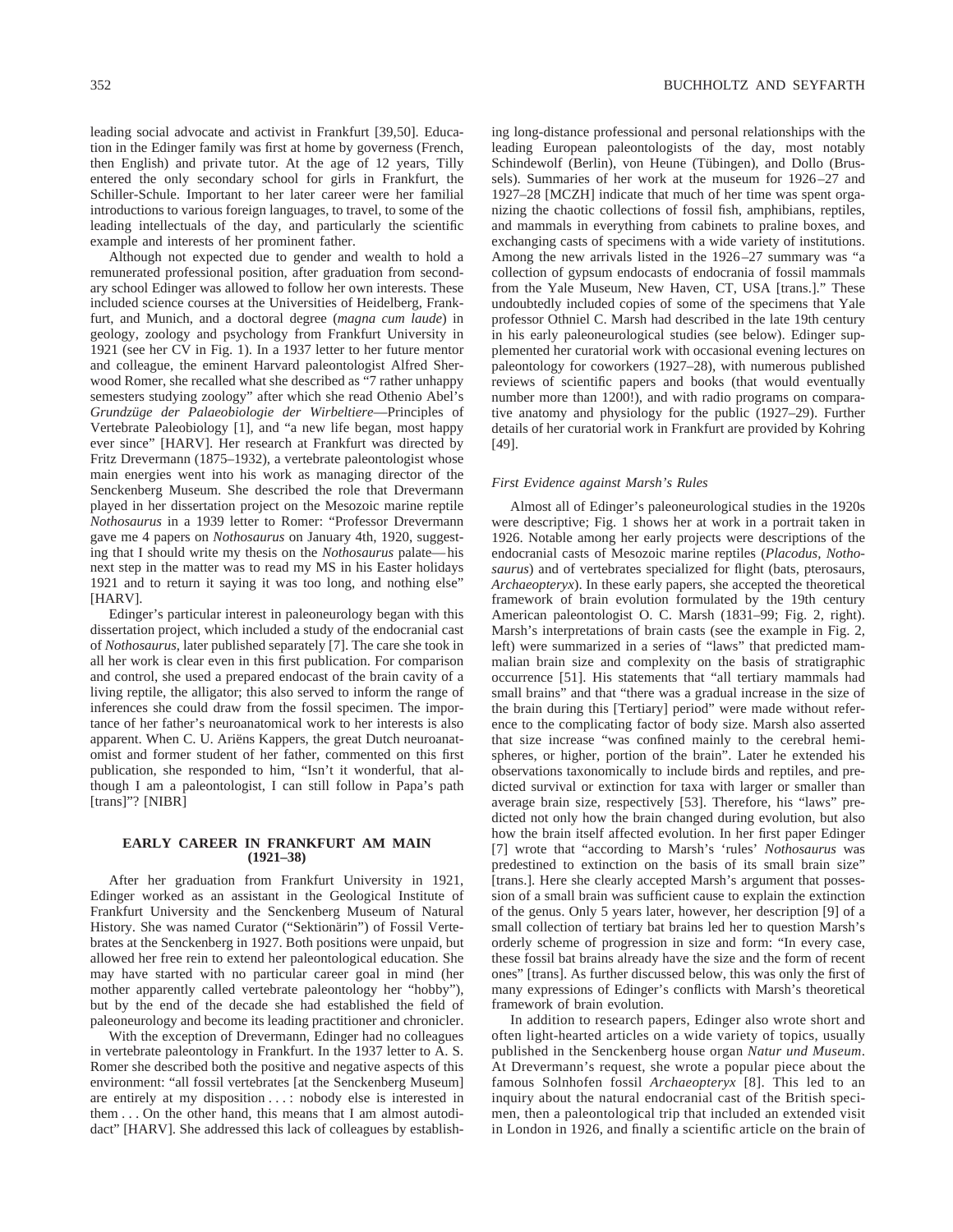Febeurlant.<br>Feli Johanne Jabriele Ottilie<br>Edinger bri am 13- II. 1897 in Frankfurt am Their geboren als Tochter des Ner. venentes Lidwig Edinger Nach Sechs. jährigen Privatentemicht kaue ich 1910 and die Frankfurter Madalen-Studien. austalt (realgymnasialer Fichting), wo ich 1916 die keifeprifing bestand.<br>Ih studierte die Naturvissenschaften in Keidelberg, München und Frankfurt am tain bei den Herren

Bluntschli, R.Born, Braus, Bützehlit, Drevenwam, Dresch, Edingert, Eitel, M. Freindt, Gelb, Goeppert, Gundelfinger, Henning, Kerbst, Hert. Nig, Hettner, Hoops, Klebot, Kutscher, Lenerd, F. Mayer, Nébius, Salomon, Schrimann, Stecke, gür Strassen, Strich, R. Wegner, Weinvelweckt, Wilfing, Simmer.<br>Fu Sterbst 1969 wallte ich

Palacortologie als thampfach under hield in Frélijaler 1920 vor Prof. Dre. vernam das Thema der beifolgenden Arbeit.

Frankfurt, 7.  $\overline{y}$ . 21 Ottilie Edinger

FIG. 1. Tilly Edinger in Frankfurt in the 1920s. The portrait (right), taken in October 1926, shows her measuring an endocranial cast (photo reproduced with permission of Museum of Comparative Zoology, Harvard). She submitted the summary of her early life (left), in her own handwriting, together with her doctoral thesis in June 1921. In translation it reads: Curriculum Vitae. I, Johanna Gabriele Ottilie Edinger, was born in Frankfurt am Main on Nov. 13th, 1897, as a daughter of the neurologist Ludwig Edinger. After six years of private tutoring, I entered the Frankfurt secondary school for girls in 1910 ("Ma¨dchen-Studienanstalt—realgymnasialer Richtung"), where I received my diploma in 1916. I studied natural sciences at Heidelberg, Munich and Frankfurt am Main under the following gentlemen: Bluntschli, A. Born, Braus, Bütschli +, Drevermann, Driesch, Edinger +, Eitel, M. Freund +, Gelb, Goeppert, Gundelfinger, Henning, Herbst, R. Hertwig, Hettner, Hoops, Klebst, Kutscher, Lenard, F. Mayer, Möbius, Salomon, Schumann, Stecke, zur Strassen, Strich, R. Wegner, Weinschenck +, Wulfing, Zimmer. In the fall of 1919, I chose paleontology as my main subject, and in the spring of 1920, Prof. Drevermann gave me the topic of the enclosed thesis.—Frankfurt, June 7, 21. Ottilie Edinger (courtesy of Universitätsarchiv, Frankfurt).

the London *Archaeopteryx* published in English [10]. She described the partially exposed endocast as "reptilian" in structure. Following more extensive preparation and study, the specimen is now typically regarded as intermediate in morphology and size between living reptiles and birds [5,44,45].

In the 1920s Edinger worked concurrently on a major bibliog-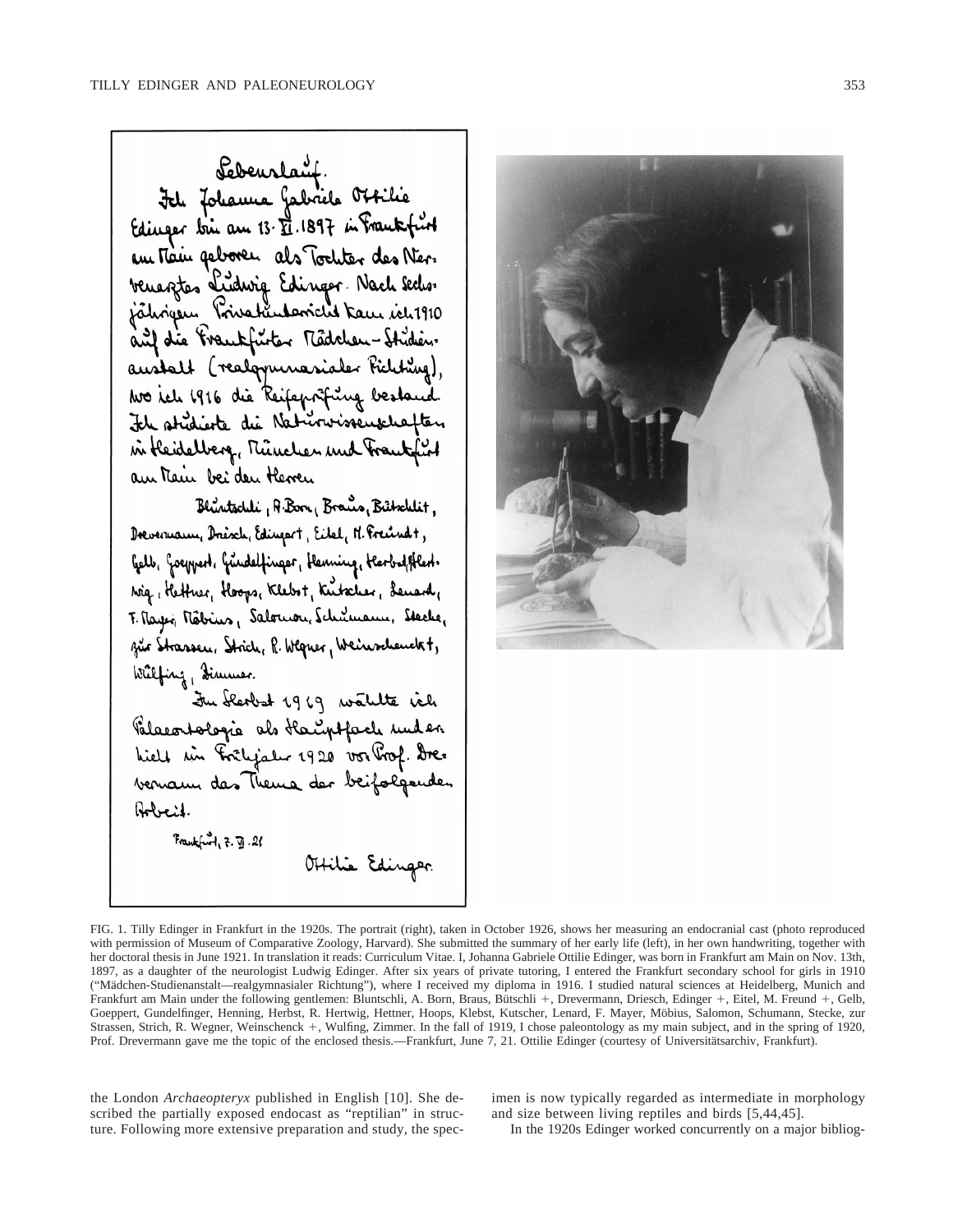

FIG. 2. Othniel C. Marsh (1831–99, right), Professor at Yale College (later Yale University), and author of a series of "laws" concerning brain evolution (courtesy of the Peabody Museum of Natural History, Yale University). Edinger challenged both the imaginative reconstructions of some of his endocasts, such as that of the toothed bird *Hesperornis regalis*, (left, reproduced with permission from [52], but with truncation of anterior skull) and also their interpretation. Her restudy of the skull fragments supported avian, instead of reptilian, similarities for the brains. ol, olfactory lobes; c, cerebral hemispheres; op, optic lobes; cb, cerebellum; f, flocculi; m, medulla.

raphy and summary of the field of paleoneurology ("meine große Gehirnarbeit"—my great brain treatise), published in 1929 as *Die fossilen Gehirne* [11], and dedicated to the memory of her father, who had described the comparative brain anatomy of living vertebrates. The 250-page review, which she much later called "a rather childish compilation" [29], nevertheless laid out not only the history, but also the contemporary state of knowledge and the outstanding questions of the field that would prove to be her life's work. Its phylogenetic section is a point-for-point examination, and in some cases refutation, of Marsh's "general law of brain growth." *Die fossilen Gehirne* received positive reviews from paleontologists across Europe. Later, when she was forced to leave Nazi Germany, this work would serve as the major scientific support for her wartime immigration to the United States.

#### *Paleoneurology versus Comparative Brain Anatomy*

Two lines of paleoneurological inquiry that became major themes of Edinger's work in later decades have origin in the early 1930s. The first was the description of endocasts of multiple members of a single taxon from different geological horizons. In contrast to the simple catalog of differences allowed by comparative study of only modern brains, this method allowed Edinger to reconstruct the sequential order of neural innovations in the history of a group. She later contrasted the two methods as "paleoneurology versus comparative brain anatomy." The first taxonomic group given such treatment was the mammalian order Sirenia; equids and camelids were similarly analyzed after her emigration. After a short article on Steller's seacow [12], Edinger wrote a thorough description of the known endocasts and a summary of brain evolution within the Sirenia (Fig. 3). She established that reduction of the olfactory brain was already present in the middle Eocene *Eotherium and Protosiren*, and was postdated by kyphotic bending



FIG. 3. Stratigraphic distribution of sirenian endocasts (dorsal views) as noted by Edinger in 1933. Edinger noted the retention of many aspects of sirenian brain structure throughout the history of the order, as well as the relative decrease in brain:skull proportions over time. This was Edinger's first example of interpretation of cerebral innovations in a vertical (paleoneurological) versus a horizontal (comparative anatomical) framework. Reproduced with permission from [13, Fig. 11], but with enlarged lettering of taxon names.

of the brain stem, first seen in the Miocene *Halianassa* [13]. Contrary to the most direct reading of Marsh's predictions, the cranium of recent sirenian taxa (as opposed to extinct groups) actually comprised a smaller, rather than a larger, part of the entire skull, and the distinctive features of sirenian gross brain structure were already established in early members of the order. A final short sirenian paper described changes in the postcranial central nervous system of sirenians inferred from neural canal anatomy. She correlated the reduction in the size of the spinal cord's lumbosacral enlargement with progressive reduction of the posterior extremities [16].

A second major theme was paleoendocrinology, a field that Edinger "named" in a brief article summarizing previous references to endocrine function in fossil vertebrates [14]. A second article [15] catalogued the taxonomic occurrence of patent parietal foramina in living mammals. Later, while in London during her first emigration year, Edinger worked on a survey of relative pituitary body size in living and fossil vertebrates, an extension of a discussion initiated by Nopcsa [54,55]. Published in 1942 [20],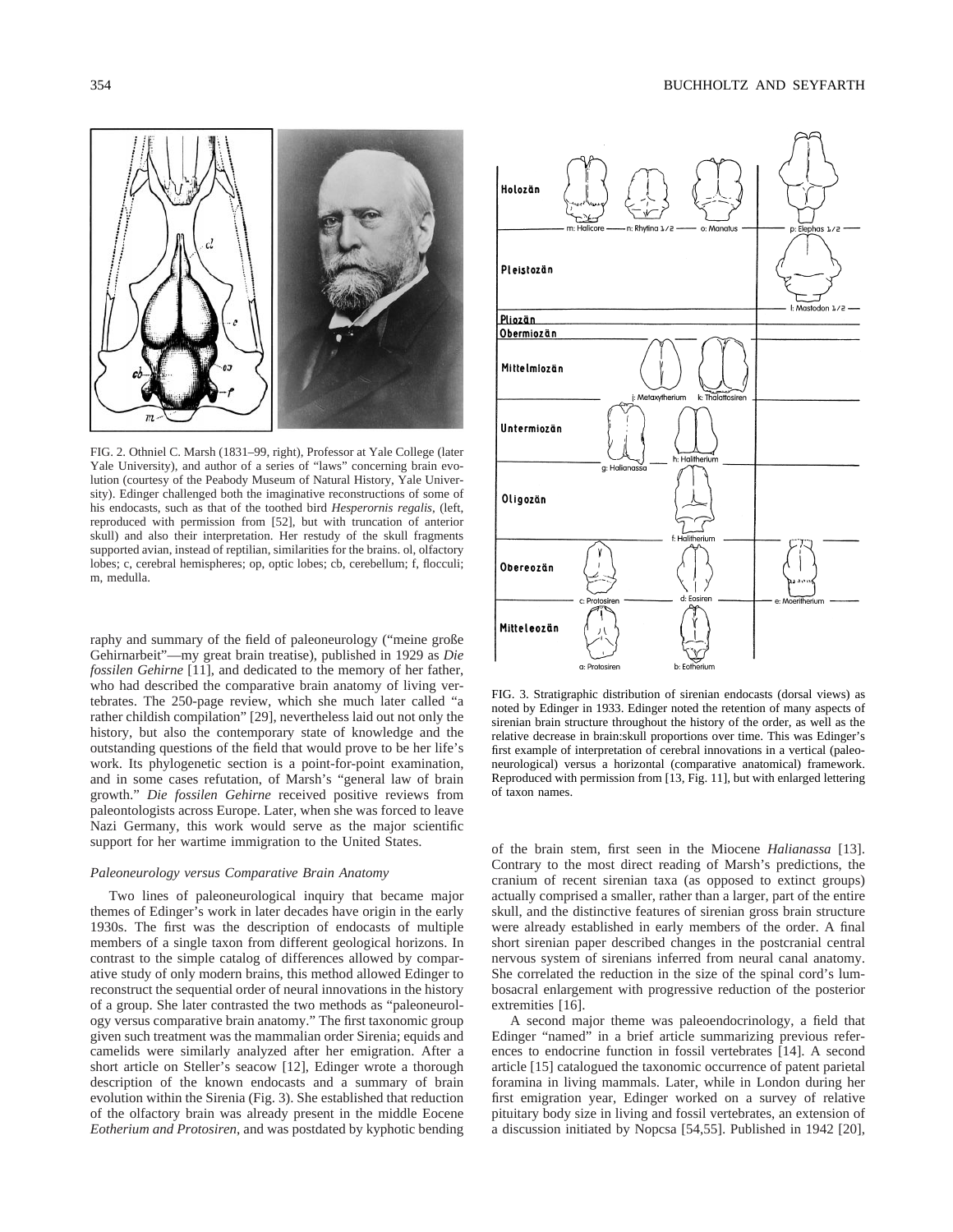#### TILLY EDINGER AND PALEONEUROLOGY 355

her work cited recent experimental work on rats, dogs, and chickens, and pathological data on humans of extreme body size to support her hypothesis that an increase in body size, both within and between species, is accompanied by an increase in the size of the anterior lobe of the pituitary gland relative to the brain as a whole, and a resulting relative increase in the secretion of growth hormone. She documented this trend among small and large representatives of reptiles, birds, and mammals, concentrating particularly on giantism in dinosaurs. A proposal to predict relative size of the parietal eye (parapineal organ) in extinct taxa by comparison of the relative sizes of parietal foramen and foramen magnum was published in 1955 [25]. It suggested a much larger relative size and role for the parietal eye in extinct marine reptiles and therapsids than in living reptiles. Finally, she described the structure and location of variously asymmetrical and partially divided foramina in the skull roofs of Devonian and Carboniferous placoderm, dipnoan, and paleoniscid fish [27]. The paired foramina, she argued, corroborated the "bilateral theory" of comparative zoologists that the pineal and parapineal organs were historically a bilateral pair, and that the midline location of the pineal organ is therefore secondary—a notion that is also valid today.

#### **FORCED EMIGRATION AND EXILE**

During the 1930s, Edinger's personal and scientific life was progressively constrained by the anti-Jewish decrees and finally the terror initiated by the Nazi regime. The influence of the new rules on Edinger's professional life was slower than on many other persons of Jewish descent because the Senckenberg was a private institution, and her position there was unsalaried. Nevertheless, in 1937 she heard from the Munich vertebrate paleontologist Ferdinand Broili (1974–46) that she could no longer serve as a reviewer for the journal *Neues Jahrbuch fu¨r Mineralogie, Geologie, und Paläontologie*, and in 1938 a similar, albeit regretful, notice came from Otto Schindewolf (1896–1971) in Berlin concerning the *Zentralblatt and Fortschritte*. Rudolf Richter (1881–1957), the invertebrate paleontologist who had succeeded Drevermann at the Senckenberg in 1932 was, she wrote in the 1937 letter to Romer, "fighting like a hero to keep me in the house: it is me who brought order to the collection and goes on determining, labeling, etc., since taking my degree in 1921" [HARV].

With characteristic humor, Edinger compared her retention at the museum to "ein Ammonit im Holozän"—an ammonite in the Holocene [SNG]. She was literally among the very last scientists of Jewish ancestry to retain a work situation in prewar Germany. Although urged by friends and by her sister Dora's example to leave the country, she nevertheless chose to stay, as did their brother, Friedrich, who later (1942) became a victim of the Holocaust [Edinger letter (April 5, 1951) to R. M. Yerkes; LBI]. Alice Hamilton (1869–1970), then a recently retired Harvard University faculty member, a former student of Ludwig Edinger, and a family friend for many years, reported a September 1938 dinner conversation in which Tilly Edinger stated, "So long as they leave me alone I will stay. After all, Frankfurt is my home, my mother's family has been here since 1560, I was born in this house. And I promise you they will never get me into a concentration camp. I always carry with me a fatal dose of veronal" [41].

Nevertheless, Edinger must have considered plans for leaving, because in July 1937 she allowed Lucie Jessner (1896–1979), a schoolgirl friend who was then working as a psychologist at McLean Hospital in Boston, to make first inquiries of A. S. Romer about possibilities for study, employment, or research at Harvard. Romer responded positively, but deferred active intervention until Edinger indicated that her departure from Germany would actually be necessary. She subsequently (August 1938) applied to the



FIG. 4. Tilly Edinger (left), in a photo she sent to A. S. Romer in 1938 shortly before her emigration from Nazi Germany (courtesy of Harvard University Archives). Alice Hamilton (right) in 1935, who intervened on Edinger's behalf (courtesy of The Schlesinger Library, Radcliffe College).

American consulate for entry into the United States, and was issued quota number 13,814, expected to be reached sometime in the summer of 1940. Among the letters sent to the State Department in her support was one from George Gaylord Simpson (December 31, 1938) that included this testimonial: "She is a research scientist of the first rank and is favorably known as such all over the world. She is everywhere recognized as the leading specialist on the study of the brain and nervous system of extinct animals and on the evolution of the gross structure of the brain. She is so preeminent in this field that she may really be said to have created a new branch of science, that of paleo-neurology, a study of outstanding value and importance" [WELL].

# *"The Fossil Vertebrates Will Save Me"*

Despite Edinger's reluctance to leave, the organized Nazi terrorism of "Kristallnacht" (November 9–10, 1938) forced her hand. Forbidden to enter the Senckenberg, and virtually restricted to her flat, she decided to leave as soon as possible. A flurry of letters in late 1938 from Alice Hamilton (portrait: Fig. 4, right) to A. S. Romer urged him to press for an immediate Harvard appointment for Edinger, hoping to bypass the lengthy quota list and fearing "that our only hope lies in such action" [HARV]. A temporary solution was provided by the Society for the Preservation of Science and Learning (SPSL) in London, which secured a visa on the recommendation of (among others) the renowned British paleoichthyologist D. M. S. Watson (1886–1973), contingent on a financial guarantee and a pledge to leave England for a position in the United States by the summer of 1940. Although tight, the financial resources were provided by a combination of extended family members living in London and the offer of a part-time job translating medical texts from German to English for the émigré pathologist Philipp Schwartz (1894–1977), previously at the University of Frankfurt and then a professor of pathology at the University of Istanbul. Alice Hamilton and Alfred Romer filed affidavits for the guarantee of her welcome into the United States. As part of her application to the SPSL, Edinger gathered testimonials from scientific colleagues (Fischer-Wasels, Broili, and Richter). They indicate the high esteem in which she was held by the European paleontological community in 1938, and justify her belief stated in a letter to Richter that, one way or another, "werden mich also die fossilen Wirbeltiere retten"—the fossil vertebrates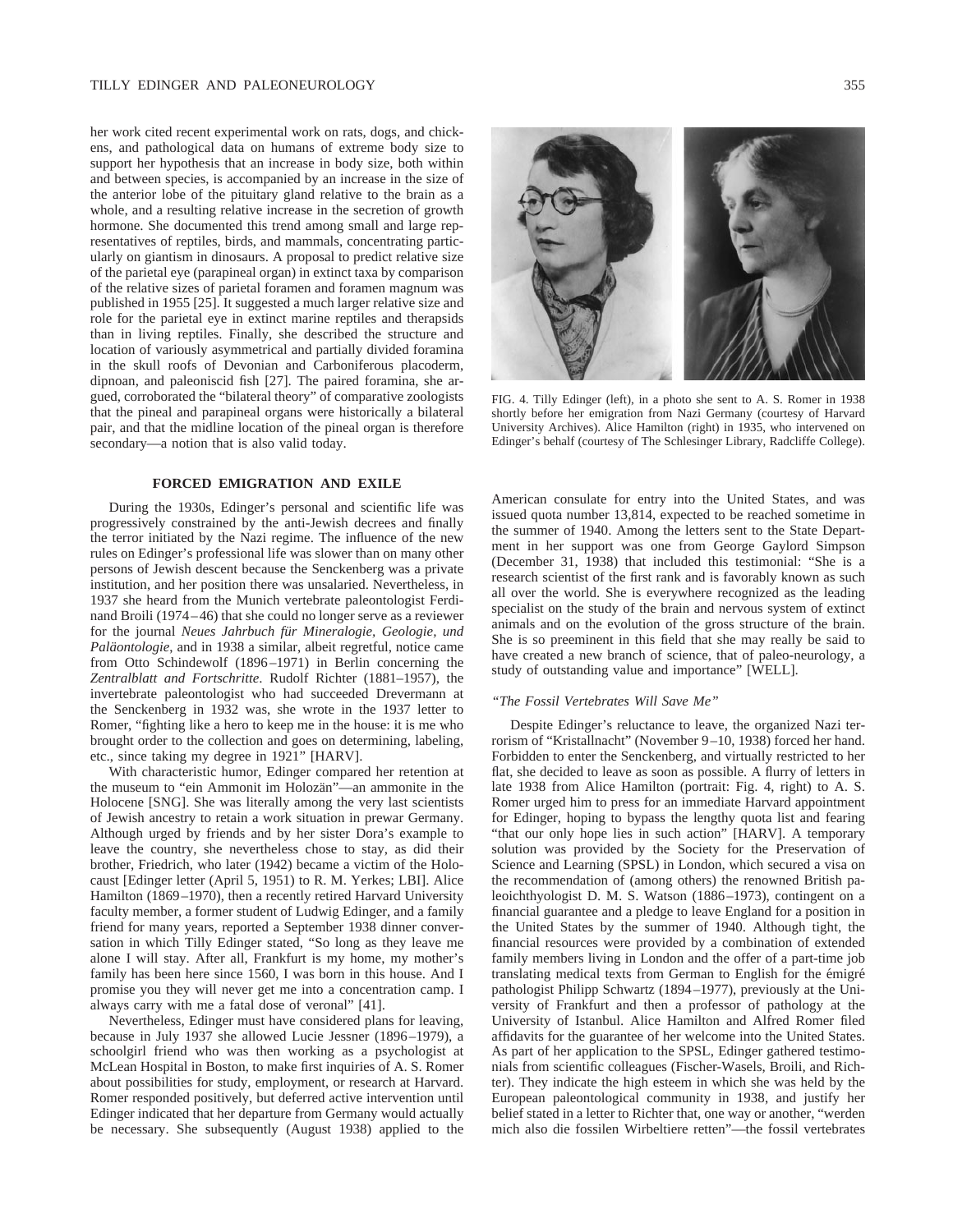will save me [SNG]. Forfeiting most of her family's wealth, she left Germany for London in May 1939, carrying only hand luggage.

#### *Temporary Refuge in London*

Edinger spent the year from May 1939–May 1940 in London. Her time there was somewhat dampened by a government restriction on travel, her fear (not realized) that she might be incarcerated as an "enemy alien," and temporary closure of the British Museum of Natural History due to the war. Although much of her time was committed to her translating job, Edinger still did research in her "spare" time. Three paleoneurological papers, on Chinese ovibovines [17], on the pituitary body in giant vertebrates [20], and on the endocranial anatomy of æpyornithids published with the Swedish paleontologist Carl Wiman [64], were partially or completely produced during her year in London. The languages in which they were written (English and French) and their places of publication (Sweden, United States, and France) demonstrate how definitively her professional, as well as her personal, life was changing.

Anxious to speed her emigration, Edinger attempted to qualify as a "nonquota" immigrant to the United States, typically reserved for individuals who had held teaching appointments in "institutions of learning." Despite attempts to describe her work experience in ways that would meet this standard, and the appeals of both Romer and Hamilton, Edinger was not granted nonquota status. Lack of the support she requested from Rudolf Richter in this process was a source of pain, and appears to have soured their future relationship. Nevertheless, her number on the quota list was called earlier than she had anticipated, in early 1940, and after a dangerous Atlantic crossing on the *Britannic*, she arrived in New York on May 11, 1940.

#### **A NEW INTELLECTUAL ENVIRONMENT AND CAREER AT THE MCZ**

Almost immediately after her arrival, Edinger was given the title Research Associate in Paleontology by Harvard University. She found a tiny apartment within several hundred yards of the Museum of Comparative Zoology (MCZ), and began her new life as a salaried paleontologist. Among her assigned jobs at Harvard was assistance with the massive *Bibliography of Fossil Vertebrates exclusive of North America* [62], on which she worked with Romer, Nelda Wright, and Richard von Frank for nearly 20 years, and for which her painstaking attention to detail and facility with European languages were tremendous assets. She supplemented the meager stipend the MCZ was able to give her with sporadic translation work and by teaching comparative vertebrate anatomy for three semesters at Wellesley College just outside Boston (1943–45). In addition, she abstracted German language articles for the Geological Society of America, and received temporary aid from the Emergency Committee in Aid of Displaced Foreign Scholars (1940–43), and from a Guggenheim award (1943, renewed 1944) for a (never published) study of tooth replacement.

Edinger found the atmosphere at Harvard much more lighthearted and congenial than at the Senckenberg, with "Gelachter, Gesinge und Gepfeife"—cheerful laughter, singing and whistling in the prep room [SNG], and the powerful impact of A. S. Romer's good spirits and kindness, which even now decades after his death are remembered with great fondness by his colleagues. She also participated somewhat marginally in paleontological field work, attending occasional field conferences, and prospecting in the Permian fossil beds of Archer County, Texas in the summer of 1951 with Romer's field crew (Fig. 5).

Moreover, Edinger had entered an academic environment with a different understanding of the mechanism of evolution from that



FIG. 5. In the summer of 1951, Edinger (far right) joined (from the left) Stanley Olsen (Romer's preparator and later professor at the University of Arizona), A. S. Romer, and Nelda Wright (Romer's research assistant) for field work in Archer County, Texas (photograph courtesy of Donald Baird).

common in her homeland. Although the fact of evolution was accepted early in Germany, the microevolutionary role of natural selection described by Darwin was not seen as sufficient to explain the macroevolutionary trends visible in the fossil record. Instead, macroevolution was held to have its own internal "driving forces" (variously named by different workers, including notably Edinger's colleague and friend Otto Schindewolf) that could result in the saltational origin of new taxa from old, and an inertia that could lead to hypertrophied, nonadaptive organs and extinction. Paleontology, recognized as a subdivision of geology in German institutions, often operated outside an overt theoretical framework. In the United States, Edinger was surrounded by vertebrate paleontologists with zoological training, and was in an intellectual atmosphere dominated by Ernst Mayr and George Gaylord Simpson, and by the gradual and adaptationist ideas of the Evolutionary Synthesis—as described, for instance, by Reif [59,60] and Gould [40]. Influences of this atmosphere on Edinger's later work can be seen in her emphasis on the relationship between brain anatomy and behavior, and by her reluctance to accept either the inevitability of progressive increase in brain size or biological "success" as its predestined result.

Edinger's publication record after her emigration reflects her dramatic changes in institutional affiliation, working language, available specimens, and publication vehicles. Her first American article described the neurocranium of an MCZ specimen of the pterosaur *Pterodactylus elegans*, and was published in the flagship scientific journal of Yale University, the *American Journal of Science* in 1941 [18]. The following year, she published her pituitary body study in the *Quarterly Review of Biology* [20] and coauthored a paper with A. S. Romer on the endocranial casts of his taxonomic specialty, fossil amphibia [61]. These publications also reflect Edinger's postemigration pattern of producing a relatively small number of long articles that not only described gross anatomy, but also attempted to relate anatomical features, when possible, to both behavior and phylogeny.

# **ESTABLISHING A PALEONEUROLOGY IN HER OWN TERMS**

#### *Evolution of the Horse Brain*

Edinger's major project during most of her first decade in the United States was the description and analysis of equid brain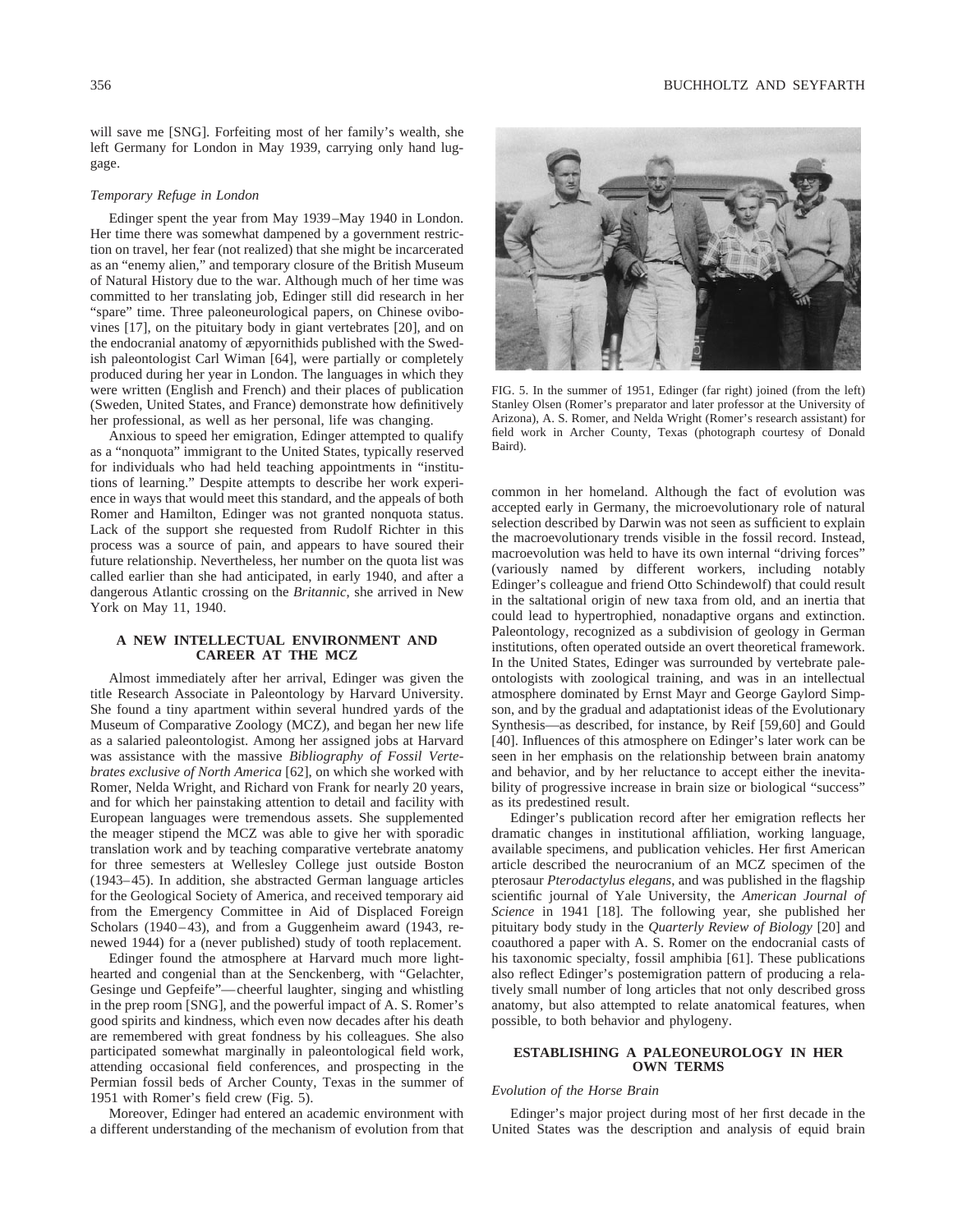

FIG. 6. Endocranial cast of a three-toed horse, *Mesohippus* (YPM-PU 12304) from the Oligocene of South Dakota, reproduced with permission from [22] (A) Dorsal; (B) lateral view from the right. In numerous series of such "fossil brains," Edinger determined features such as the relative size of the olfactory bulbs (Ol.b.), the complexity of the cerebellum (Cbl.), the pattern of sulci (s.), and the position of the rhinal fissure (F.r.a.), which marks the border between "paleocortex" and "neocortex." She found that *Mesohippus* had the sulcal pattern of modern horses, and—in contrast to the brains of earlier equids—a more ventral position of the rhinal fissure indicating a marked expansion of the dorsal "neocortex."

evolution. First proposed as a challenge to American paleontologists by Edinger in her 1929 review, this project was thrown back into her lap by George Gaylord Simpson "the moment we met" [22]. Her first abstract of work in progress appeared in 1941 [19], and her correspondence during the 1940s contains repeated references to the difficulties of obtaining suitable specimens and of reserving time for this project while earning her living.

Edinger meticulously described the gross anatomy of natural and artificial endocasts taken from Lower Eocene to modern equids (see the example in Fig. 6), placing them in geologic and phylogenetic context based on Stirton's *Phylogeny of North American Equidae* [63]. Using brains of extant mammals as a basis, she carefully documented variations in form, relative size of brain areas, and sulcal patterns of each endocast, noting individual variation when multiple specimens were available and comparing occurrence of neuroanatomical changes to those of teeth, skull, and the postcranial skeleton. Edinger's innovations lay in her exhaustive treatment of the known endocranial record of a single mammalian family, and her insistence on the use of fossil specimens, instead of the "horizontal" comparison of living specimens, to determine the pattern of change in brain evolution. Her observations on equids were the basis for conclusions concerning the history of sulcation and about the relationship between changes in the brain and those in other body systems. They also presented an opportunity to reexamine both the relationship between body size and brain size and the relative merits of "paleoneurology" and "comparative anatomy."

The earliest specimen she analyzed, then identified as the Eocene horse "Eohippus" [=*Hyracotherium*], was "in a primitive stage of mammalian brain evolution" and displayed minimal sulcation. However, a modern fissuration pattern existed in the upper Miocene *Merychippus*. As an important result, she concluded that the similarities of sulcation pattern between living horses and other modern mammals must have arisen separately and in parallel in different orders. The later recognition by Radinsky [58] that misidentification of this specimen had led her to underestimate the degree of sulcation in the early equid cerebrum slightly modifies her conclusion, but does not detract from its general relevance.

Edinger also noted the apparent independence of skeletal and brain changes, the first statement of her principle of "noncorrelation." As an example, she documented that expansion of the equid neocortex occurred in the Eocene, while increase in body size occurred later, in the Oligocene. In her own later assessment of this project [31], she wrote: "the absolute increase and elaboration of the cerebrum in the Equidae was not at all times closely correlated with progress in body size, limb or tooth structure in the manner that the so-called 'scale' of extant mammals would suggest if regarded as representing steps in evolution; but the fact that enlargement was greater in the cerebrum and its neocortex, i.e. in the neëncephalon than in the palaeëncephalon, and greater also in the neocerebellum than in the palaeocerebellum, brilliantly justifies these distinctions which my father derived from comparing brains of lower and higher extant animals."

Although she carefully documented the size of each endocast, Edinger did not attempt a quantitative analysis of relative brain size over time, largely because of her stated reluctance to predict brain:endocranial volume relations, the lack of postcranial material for most of the individuals she studied, and the unknowable range of individual variation within her fossil species. In agreement with many previous workers, however, she noted that "when body size increases in evolution, the brain to body ratio decreases." Many small, early mammals had greater brain to body volume ratios than did larger, more recent species. However, her further conclusion that "the history of the Equidae may be regarded as a final refutation of the idea that a high ratio of brain volume to body volume is a sign of a high evolutionary level" did not take into account the fact that the brain to body relationship is not linear; this would become a source of future frustration and contention (see below).

Finally, the equid monograph gave Edinger the opportunity to contrast histories reconstructed from comparative analysis of living species and from sequences of fossil species. She noted a series of "trends and conditions" that could be observed in equid fossils, but could not be found by a comparative study of extant brains. Among these were the independence of degree of sulcation and increase in body size, the relative timing of expansion in median and lateral lobes of the cerebellum, and the surprisingly constant size of the olfactory lobes during periods of neocortical expansion. Edinger's language, especially her use of terms such as "progressive," "lower," and "higher" in reference to individual animals and lineages, appears outdated today. Nevertheless, its reference was to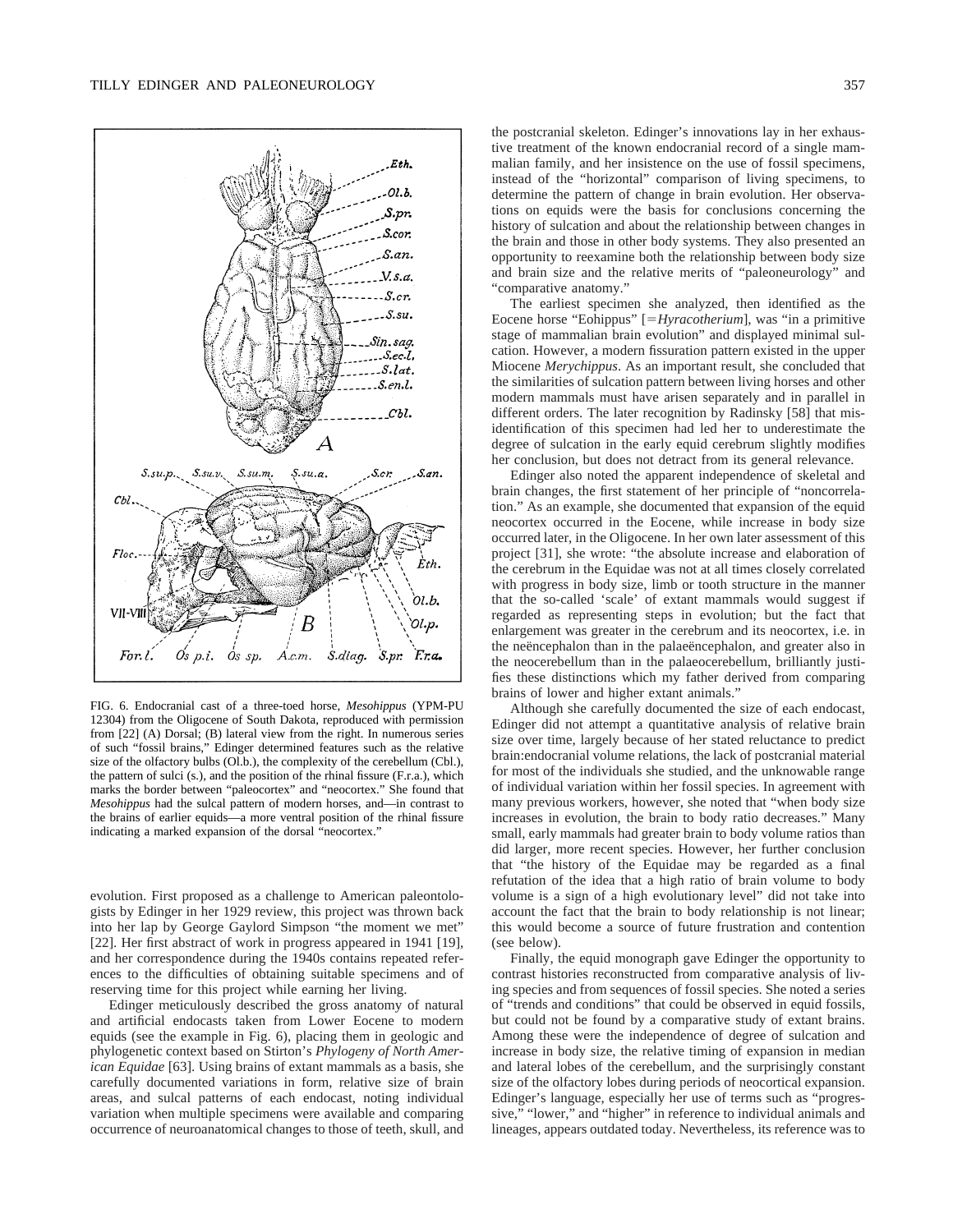documented changes within the geological record of Equidae, instead of to a comparison of living mammals (often primates), from which history was then inferred. The importance of the monograph was recognized from the moment of its publication. G. G. Simpson, writing later to support her nomination for an honorary doctorate at Wellesley College, noted that it marked "a new era in the significance and broad value of paleoneurology and of paleontology in general" [WELL].

Many years later Edinger noted [35] that her equid monograph served as "jet propulsion for paleoneurology. Jet is a wrong word insofar as the influence went in many directions." Almost singlehandedly, she had established the field of paleoneurology, and had become not only its dominant practitioner but also its chronicler. She wrote articles and delivered oral reports at professional meetings concerning "the state of paleoneurology."

#### *Spreading the Gospel of the Fossil Brain*

In 1948, the Society of Vertebrate Paleontology voted unanimously "that Tilly shall be forced to rewrite, in the English language, her *Die fossilen Gehirne* of 1929." The reworking of her 1929 book required travel to almost every major museum with paleoneurological material in the United States and abroad, a daunting physical and financial drain for Edinger, who suffered from a series of physical ailments (of which the most limiting was progressive deafness) and had almost no cash reserves. She received travel funding from the American Association of University Women, from the Milton Fund of Harvard University, and from the Penrose Fund of the American Philosophical Society. Her trips took her all the way across the United States to major museums of natural history, and back to Europe in 1950 and 1955, where she reestablished personal and scientific relationships with many of her prewar colleagues. Her Harvard colleague, mammalogist Bryan Patterson, referred to this intense activity as "spreading the gospel of the fossil brain" [32]. With the help of several coworkers, she was engaged with this "maximum opus" throughout the rest of her life.

After Edinger's death, Bryan Patterson wrote [37] that Edinger's increasing deafness progressively cut her off from much of the give and take that is central to the exchange of scientific ideas. For example, during the later years of her career, functional mapping of the mammalian cortical surface was an emerging field that could have been correlated with the sulcation patterns revealed on endocasts. Unlike younger paleoneurologists, in particular Leonard Radinsky [57], Edinger restricted her interpretations to relative sizes of brain regions, without exploiting this new information source. Edinger's isolation was at least in part self-chosen, as she is remembered by many for leaving her hearing aid off, and switching it on only to facilitate conversation. Nevertheless, her disability and the solitary habits typical of concentrated museum work did not keep her from extensive personal interaction, as documented by voluminous preserved personal and scientific correspondences, and by the fond memories of many former colleagues.

In addition to the work on her paleoneurological summary and on the Romer bibliography, Edinger continued to publish shorter research papers of her own. She continued her prewar interest in the parietal foramen [25], and published the work on pineal organs previously discussed [27]. She also published primarily descriptive papers on nonneurological features of the skull, notably the frontal sinuses [23] and the foramen ovale (with D. B. Kitts) [38]. Edinger also extended the range of possible paleoneurological insights to behavior. For example, a 1955 paper correlated the relative hypertrophy and diminution of the acoustic and olfactory brain regions in Cetacea with an increasing dependence on hearing and loss of



FIG. 7. The "Tillybat" specimen (YPM-PU 16494). Edinger described the specimen [30], from anterior to posterior, as showing "large olfactory bulbs behind a proximal fragment of the nasal cavity; the anterior tips *in situ* of the wing-shaped cerebral hemispheres, the midline then displaced to the right (and much of the right hemisphere lost) but median again posteriorly; small optic colliculi, and acoustic colliculi conspicuous by size and height; and a broad cerebellum with large floccular lobes." The dorsally exposed and relatively large posterior colliculi (*arrowheads*) were used by Edinger to support her argument that the specimen was a microchiropteran bat capable of auditory navigation (photo permission of Yale Peabody Museum).

olfaction in the order over time [26]. Her most cherished example demonstrating that "fossil brains reflect specialized behavior" was a Paleocene endocast with enlarged and dorsally exposed acoustic colliculi found by Princeton paleontologist Glenn Jepson, and referred to in a voluminous correspondence between them as the "Tillybat" (Fig. 7). They carried on an animated multiyear argument debating whether the specimen was a microchiropteran bat whose large colliculi indicated acoustic navigation (Edinger) or a miacid carnivore (Jepson, and many others). Bryan Patterson, called in to mediate, found that the braincase possessed a greater resemblance to that of a miacid than to that of a bat, but that this resemblance "bars the problematical specimen from the Chiroptera is by no means certain" [GAPU]. Resolution sufficient for publication was never reached, and today the specimen (in the Princeton collection of the Yale Peabody Museum) is still classified as a miacid. Edinger further used the presence of an exposed tectum in both the Paleocene specimen and in some living bats as an argument against the necessity of "progression" in brain anatomy over time.

Edinger was increasingly willing to attack the work of previous paleoneurologists, most often Marsh, in print. In "The brains of the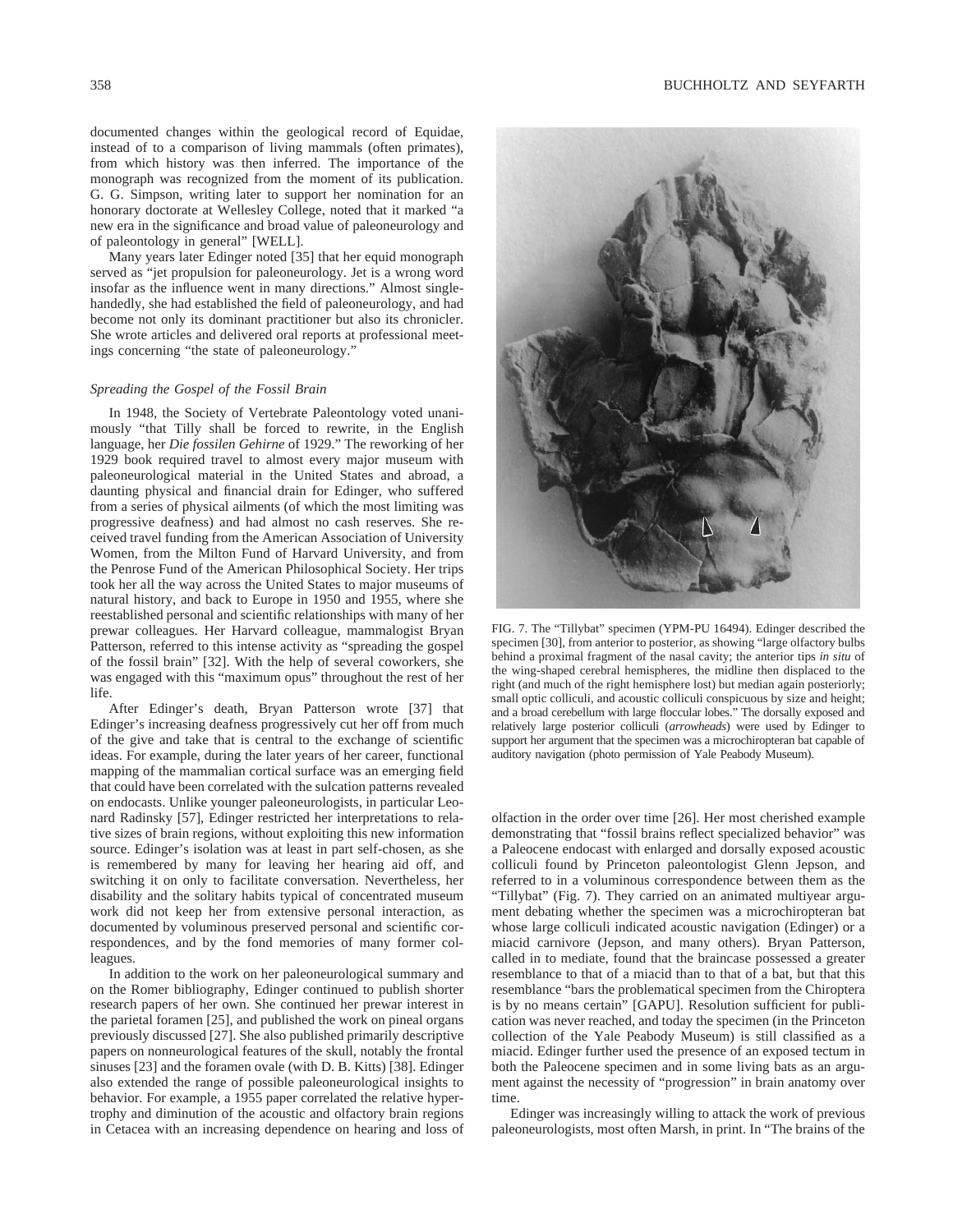Odontognathae" [24] she challenged not only Marsh's interpretation of the braincasts of the toothed birds *Hesperornis and Ichthyornis* as "reptilian" instead of "avian," but also his scientific honesty. The skull figured in his Odontornithes monograph [52] and partially reproduced here in Fig. 2 was, she asserted, reconstructed from "a number of fragments scattered over a slab" the braincast represented "Marsh's idea of a *Hesperornis* brain." What sparse evidence of brain anatomy Edinger was able to document from a restudy of the skull fragments suggested a broader cerebrum and smaller olfactory lobes than diagrammed by Marsh, both indicative of avian, instead of reptilian, neuroanatomy. Many years later in a 1966 letter to the renowned Berkeley paleobiologist E. C. Olsen, she referred to Marsh as "the man who fooled all the people all the time (really! and still does)". Despite her justified criticisms, Edinger's statement that "the differences of the bird brain from the reptilian are, of course, connected with the higher evolutionary level which the avian organism has achieved" [24], still has a decidedly *Scala Natura* ring to it today.

In an oral presentation to the American Society of Zoologists in 1958 Edinger not only reattacked Marsh, but also formulated her own theory of "noncorrelation," stated as an amendment to Cuvier's theory of correlation. By this she meant that there are often different selective pressures on different parts of the body during evolution, and that changes in, for instance, the postcranial skeleton need not be accompanied by parallel changes in brain size. She also challenged "the ancient, enduring concept of progressive brain evolution as an important factor in success, as shown by survival." She used the long survival of both seacows and bats as examples of lineages in which there had been little change in brain anatomy, without extinction, since the Paleocene or Eocene [28].

In 1960 Edinger presented a lecture entitled "Anthropocentric misconceptions in paleoneurology" to the Rudolf Virchow Society in New York, and later published an enlarged version of the speech [31]. Here she vigorously attacked assumptions shared by both the general public and by the paleontological community about the pattern of changes in the brain during vertebrate evolution. Among her topics were claims that the extinction of individual fossil taxa could be ascribed to their "absurdly small" brains (often compared in size and shape to fruit or vegetables!), and, again, the contention by Marsh that mammalian brain evolution is characterized by progressive increase in brain size throughout time. Edinger wrote [31] that "the obligation to demonstrate that he in fact did not show [that there had been a gradual increase in (brain) size with the passage of geologic time] devolves upon me because I have had the privilege to see what may well be a thousand fossil brains." Chief among her many complaints against Marsh were his failure to evaluate brain size relative to body size, his insistence that all mammals followed similar trajectories of increasing brain size over time, and the assumption that evolution of all body systems was somehow "synchronized" and progressive, rather than mosaic in showing both the retention of conservative traits as well as origin of derived ones. She ascribed one source of Marsh's misunderstandings to his training in "earth sciences," and contrasted it to the background in comparative anatomy of Marsh's competitors, Joseph Leidy and Edward Drinker Cope.

Despite her energetic attacks, the quantitative work of some of Edinger's contemporaries revealed that although formulated without control for body size, Marsh's generalization of an increase in brain size over time in mammals could be defended as a general trend with isolated exceptions. As long ago as 1897, E. Dubois [6] had developed an exponential equation that described the relationship of brain size to body size. Von Bonin [2], Count [4], and later Jerison [42,43] calculated the exponent to be approximately 0.67. Jerison [43] further documented that a "family" of lines of the same slope, but of different  $y$  (= brain size) intercepts, could describe brain-to-body relationships of mammals of different geological periods. This *y* intercept (identified as *k* in Jerison's papers) did, in fact, increase over time, documenting a general trend of increasing brain size over time for mammals *of a given body weight*.

From 1958 until 1964, Edinger carried on a lively and even fond correspondence with Jerison, much of it dedicated to a discussion of the brain-to-body size relationship. Jerison urged Edinger to consider the mathematical relationships he had documented, but she repeatedly resisted, as in a 1958 letter to Jerison: "As I never can understand formulas and logarithmic graphs, I do not understand yours" [Harry J. Jerison, pers. papers]. In a 1962 letter to Julian Huxley [l.c.] she further insisted that such quantitative work should not be applied to paleoneurology, which of necessity used specimens from isolated and possibly nonrepresentative individuals, usually without enough postcranial material to reliably predict body size. She concluded, "Briefly, paleontologists, including myself, keep out!" This she largely did for the rest of her career, leaving quantitative methods to her younger colleagues, notably Jerison [45–48] and Radinsky [56]. Despite differences in approach and background, the respect and affection that Jerison and Edinger had for each other is clear from their letters. Jerison later dedicated his groundbreaking treatise, *Evolution of the Brain and Intelligence* [45] to Edinger.

# **SERVING THE SCIENTIFIC COMMUNITY AND FINAL YEARS**

Very soon after her arrival in the United States, Edinger was present at the Cambridge, Massachusetts organizational meeting of the Society of Vertebrate Paleontology (December 1940), which grew out of the Vertebrate Paleontology Section of the Paleontological Society. For many years she was an active contributor at annual meetings and a frequent contributor to the society's news bulletin. Many of her contributions were travelogues of her visits to foreign museums for access to specimens, and short biographies of European paleontologists unfamiliar to her American colleagues.

During and immediately after the war she also served on the society's committee on foreign membership, evaluating the applications of non-American scientists for membership. In this role, and as a recent émigré, she was often questioned about the propriety of providing testimonials for German paleontologists who had joined the Nazi party, and were subject to "denazification" trials. While acknowledging the difficulty of advising in particular cases, she noted [21] that "those colleagues over there who have a clean sheet politically do not ask because they have no need for American statements." Evidence of her ambivalence and discomfort in supplying such testimonials is also provided by the very short and crisply worded example she wrote for her former colleague at the Senckenberg, Rudolf Richter, in May of 1947. The "denazification" of Richter occurred the month before her letter. He was reinstated as Professor of Geology and Paleontology at the University of Frankfurt in November of 1947, but not as Director of the Senckenberg Museum.

In the fall of 1963, Edinger was elected president of the Society of Vertebrate Paleontology, the first woman to serve in this role. In a humorous mode, she wrote, "this most beloved of scientific societies has also now chosen for president a woman who to me seems unfit for that post" [33]. Neither the administrative job for the Society nor her formal retirement in 1964 kept Edinger from her research. In 1966, reporting to the Society of Vertebrate Paleontology [35], she described a diverse list of projects that she either hoped "to forget," "to finish myself," or to find collaborators for. Among the projects she finished was a phylogenetic treatment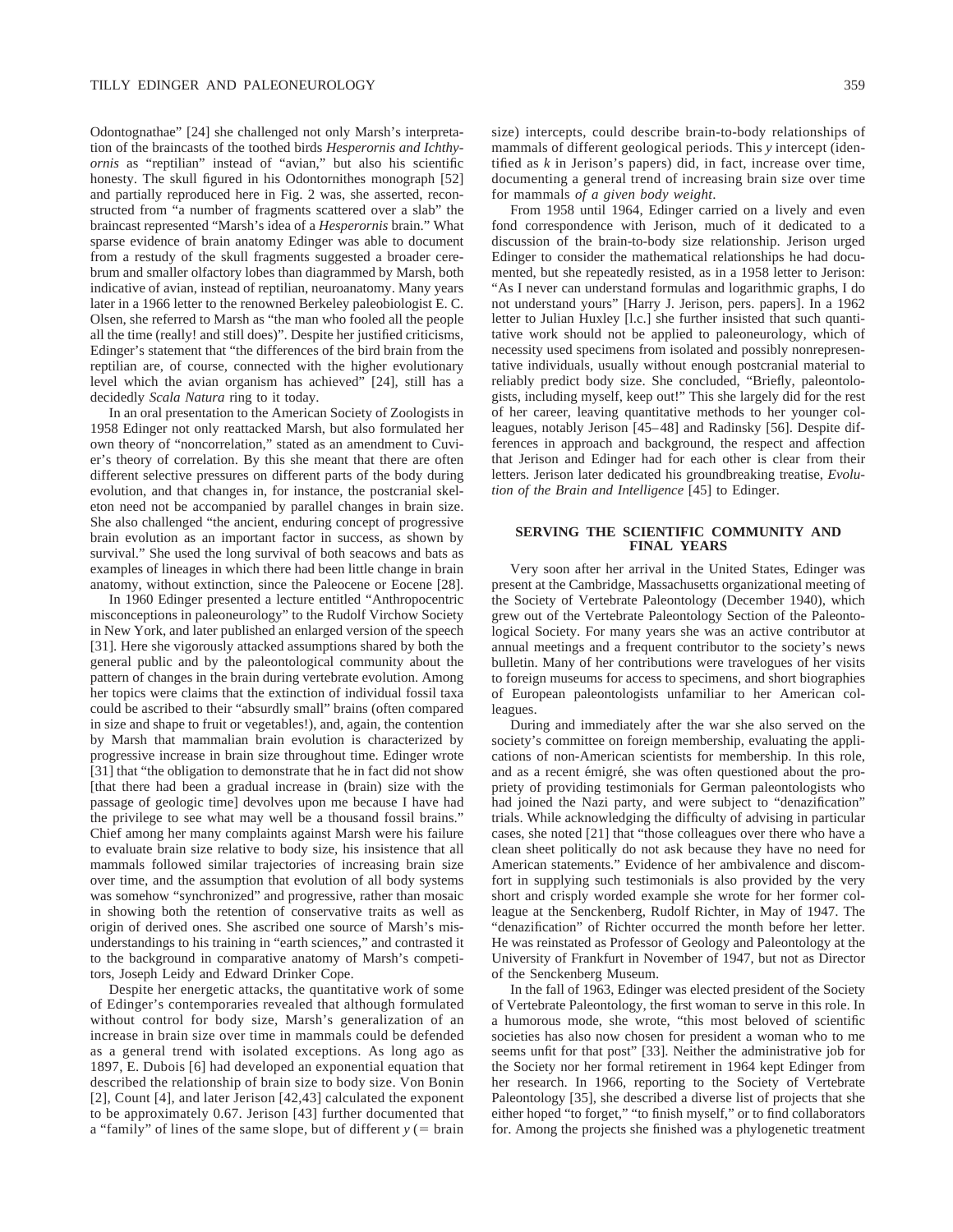of a third group of mammals, the camelids [34,36], which paralleled her works on Sirenia and Equidae. She also coauthored a description of the brain of the modern emu [3], which initiated a discussion of "what primitive means."

These new studies contributed to a body of work that was now recognized not only by the paleontological community, but also by the broader scientific establishment. Edinger repeatedly served as a foreign ambassador for the Society, and as an observer and historian of the field of paleontology as a whole. Her unique role in the establishment of paleoneurology earned her honorary degrees from Wellesley College (1950), from the University of Giessen (1957), and from the University of Frankfurt am Main (1964), the last a particularly welcome tribute after her painful departure from that city in 1939.

Most of Edinger's time in her last decade, however, was dedicated to the "comprehensive summary of paleoneurology." Over the years its content had changed from a textual summary to an annotated bibliography, but it was still massive in size and rich in detail. When Edinger died at the age of 69 years on May 27, 1967 as the result of a traffic accident, it was still unfinished. Colleagues completed the remaining work, and it was published posthumously in 1975 with a foreword by Bryan Patterson [37]. It still serves as the essential reference for all who follow her path in the study of "fossil brains."

#### ACKNOWLEDGEMENTS

We thank Wilma Slaight (Wellesley College Archives), Daniela Homuth-Trombino (Wellesley College), Rolf Kohring (Freie Universitat, Berlin), Gerald Kreft (Edinger-Institut, J.W. Goethe-Universitat, Frankfurt), Dana Fisher (Special Collections, MCZ Library, Cambridge), Mary Ann Turner (Yale Peabody Museum, New Haven), Konrad Klemmer (Senckenberg Museum, Frankfurt), Donald Baird (Carnegie Museum of Natural History, Pittsburgh), the Leo Baeck Institute (New York), the Harvard University Archives (Cambridge), the Schlesinger Library of Radcliffe College (Cambridge), and the many individuals who have made their reminiscences and letters available to us. We are also grateful to Leo Peichl and Wolfgang Plassmann for helpful discussions, and to two anonymous reviewers who provided suggestions for improvement of an earlier version of the manuscript.

## **SOURCES CITED**

- GAPU Department of Geosciences Archives, Princeton University, Princeton, NJ
- HARV Harvard University Archives, Pusey Library, Cambridge, MA
- LBI Leo Baeck Institute, New York, NY
- MCZH Museum of Comparative Zoology, Harvard University, Special Collections, Cambridge, MA
- NIBR Netherlands Institute for Brain Research, C. U. Ariëns Kappers Archive, The Netherlands
- SNG Senckenbergische Naturforschende Gesellschaft, Archiv, Frankfurt am Main
- WELL Wellesley College Archives, Wellesley, MA

#### **REFERENCES**

- 1. Abel, O. Grundzüge der Palaeobiologie der Wirbeltiere. Stuttgart: Schweizerbart; 1912.
- 2. Bonin, G. v. Brain weight and body weight in mammals. J. Gen. Psychol. 16:379–389; 1937.
- 3. Cobb, S.; Edinger, T. The brain of the emu (*Dromaeus novaehollandiae* Lath.). I. Gross anatomy of the brain and pineal body. Mus. Comp. Zool. Breviora 170:1–18; 1962.
- 4. Count, E. W. Brain and body weight in man: Their antecedents in growth and evolution. Ann. N. Y. Acad. Sci. 46:993–1122; 1947.
- 5. de Beer, G. Archaeopteryx lithographica. London: British Museum; 1954.
- 6. Dubois, E. Sur le rapport du poids de l'encéphale avec la grandeur du

corps chez mammiferes. Bull. Soc. Anthrop. Paris [Ser. 4] 8:337–376; 1897.

- 7. Edinger, T. Über *Nothosaurus*. I. Ein Steinkern der Schädelhöhle. Senckenbergiana 3:121–129; 1921.
- 8. Edinger, T. Die *Archaeopteryx*. Natur und Museum 55:491–496; 1925.
- 9. Edinger, T. Fossile Fledermausgehirne. Senckenbergiana 8:1–6; 1926.
- 10. Edinger, T. The brain of *Archaeopteryx*. Ann. Mag. Nat. Hist. 18:511– 156; 1926.
- 11. Edinger, T. Die fossilen Gehirne. Ergeb. Anat. EntwGesch. 28:1–249; 1929.
- 12. Edinger, T. Von der Stellerschen Seekuh. Natur und Museum 60:221– 225; 1930.
- 13. Edinger, T. Ergebnisse der Forschungsreisen Prof. E. Stromers in den Wüsten Ägyptens. V. Tertiäre Wirbeltiere. 5. Über Gehirne tertiärer Sirenia Ägyptens und Mitteleuropas sowie der rezenten Seekühe. Abh. Bayer. Akad. Wiss., Mathem.-naturwiss. Abt., N.F. 20:5–36; 1933.
- 14. Edinger, T. Paläo-Endokrinologie. Naturwissenschaften 21:486-487; 1933.
- 15. Edinger T. Die Foramina parietalia der Säugetiere. Z. Anat. EntwGesch. 102:265–289; 1933.
- 16. Edinger, T. Two notes on the central nervous system of fossil Sirenia. Bull. Fac. Sci. Fouad I Univ. (Cairo) 19:43–57; 1939.
- 17. Edinger, T. The brains of three Pontian ovibovinae from China. Bull. Geol Inst. Uppsala 28:133–140; 1940.
- 18. Edinger, T. The brain *of Pterodactylus*. Am. J. Sci. 239:665–682; 1941.
- 19. Edinger, T. Phylogeny of the equid brain [Abstract]. Bull. Geol. Soc. Am. 52:1966; 1941.
- 20. Edinger, T. The pituitary body in giant animals fossil and living: a survey and a suggestion. Q. Rev. Biol. 17:31–45; 1942.
- 21. Edinger, T. News from abroad. News Bull. Soc. Vert. Paleontol. 21:24–28; 1947.
- 22. Edinger, T. Evolution of the horse brain. Mem. Geol. Soc. Am. 25:1–177; 1948.
- 23. Edinger, T. Frontal sinus evolution (particularly in the Equidae). Bull. Mus. Comp. Zool. 103:411–496; 1950.
- 24. Edinger, T. The brains of the Odontognathae. Evolution 5:6–24; 1951.
- Edinger, T. The size of parietal foramen and organ in reptiles. A rectification. Bull. Mus. Comp. Zool. 114:1–34; 1955.
- 26. Edinger, T. Hearing and smell in cetacean history. Monatsschr. Psychiatrie Neurologie [Festschrift E. Grunthal] 129:37–58; 1955.
- 27. Edinger, T. Paired pineal organs. In: Ariëns Kappers, J., ed. Progress in neurobiology [Proceedings of the First International Meeting of Neurobiologists, Groningen]. Amsterdam: Elsevier; 1956:121–129.
- 28. Edinger, T. Noncorrelation. Typescript of paper presented to the Symposium on Vertebrate Zoology of the American Society of Zoologists and AAAS. 1–5; 1958.
- 29. Edinger, T. The present state of paleoneurology. Typescript of remarks to the Society of Vertebrate Paleontology. 1–3; 1961.
- 30. Edinger, T. Fossil brains reflect specialized behavior. World Neurology 2:934–941; 1961.
- 31. Edinger, T. Anthropocentric misconceptions in paleoneurology. Proc. Rudolf Virchow Med. Soc. 19:55–107; 1962.
- 32. Edinger, T. Tübingen meeting of the Palaontologische Gesellschaft. News Bull. Soc. Vert. Paleontol. 67:8–13; 1963.
- 33. Edinger, T. Partial report on 1963 work. Typescript of paper presented at the Annual Meeting of the Society of Vertebrate Paleontology, Nov. 20, 1963. 1–9; 1963.
- 34. Edinger, T. Brains from 40 million years of camelid history [Abstract]. International Symposium on Phylogenesis and Ontogenesis of the Forebrain. Frankfurt-Sprendlingen Aug. 15–19 1965:12; 1965.
- 35. Edinger, T. A report on unfinished work. Typescript of paper presented at the Annual Meeting of the Society of Vertebrate Paleontology, Nov. 16, 1966. 1–16; 1966.
- 36. Edinger, T. Brains from 40 million years of camelid history. In: Hassler, R.; Stephan, H., eds. Evolution of the forebrain. Stuttgart: Georg Thieme; 1966:153–161.
- 37. Edinger, T. Paleoneurology 1804–1966. An annotated bibliography (with a foreword by Bryan Patterson). Adv. Anat. Embryol. Cell Biol. 49:1–258; 1975.